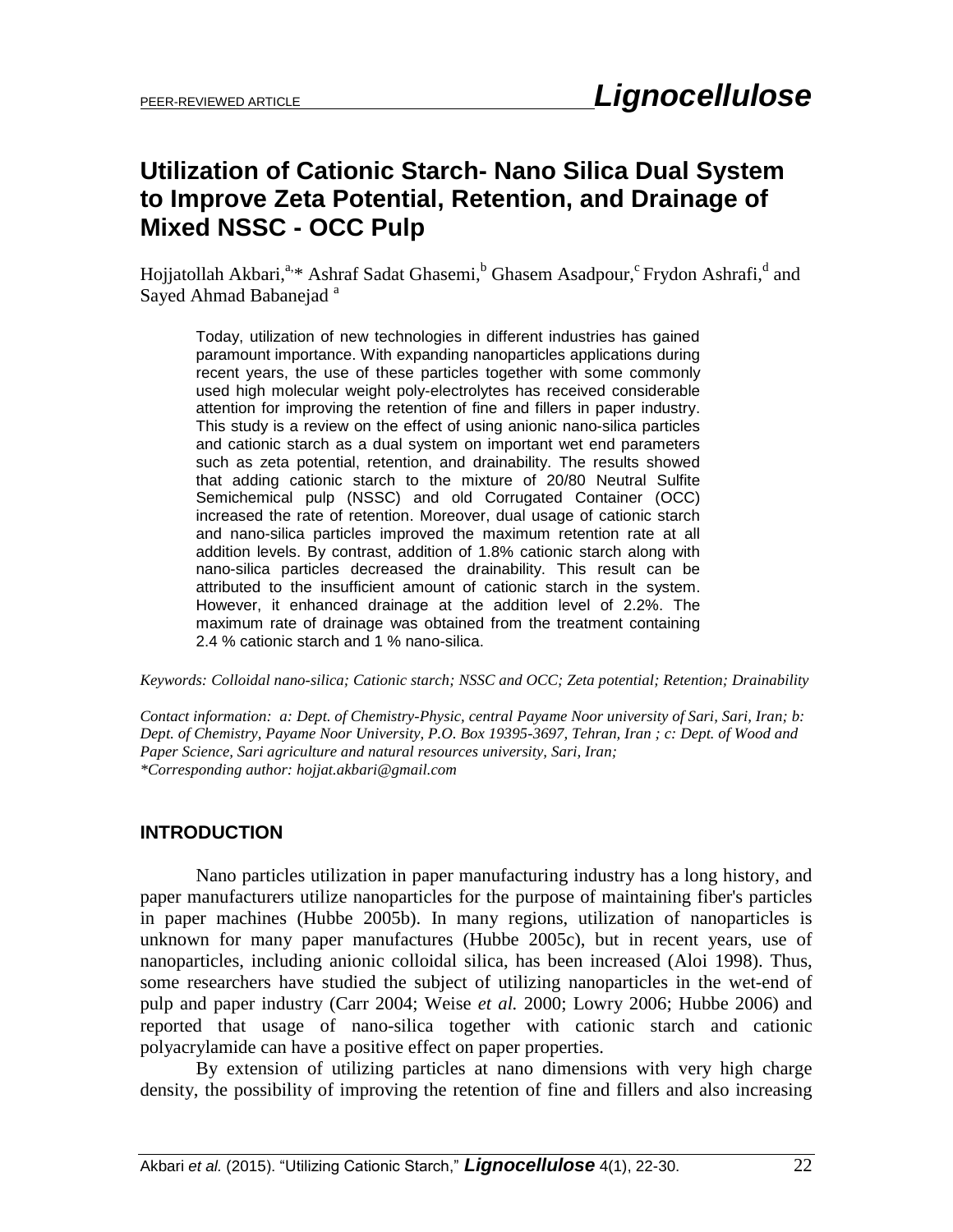the rate of drainage has been achieved. In addition to the improvement of retention and drainability, other privileges such as increasing the dry strength of papers has been claimed, resulting from retention increase or increasing the cationic starch efficiently, increase of machine speed, reduction of stoppage times, increase of fiber's dispersion homogeneity, and chemical oxygen demand (COD) reduction of the mill's effluents (Gess 1998; Scott 1996; Carr 2004; Hubbe 2005c).

In general, the execution method when using these systems is such that cationic polymers are added to the pulp at the early stages of the papermaking process, and large coagulations of particles, which have been formed due to the addition of polymers, are broken by the shear stresses imposed during the next stage. Then, anionic particles at nano dimensions are added shortly before the paper sheet formation process (Wågberg *et al.* 1996). Also, some reports have been published regarding change of surface charges of nanoparticles and their laboratory usages in the form of cationic particles (Xiao and Cezar 2003).

Generally, cationic and/or polyacrylamide have been utilized as cationic polymers and on the other hand, anionic nano-silica (in the form of gel) and/or bentonite have been used as a component of which one dimension is within the nano limit (Miyanishi 1995; Gess 1998; Rodriguez 2005). Hubbe (2006) suggests that utilization of nano particles in the wet end improves retention and drainage processes. The researchers suggest two mechanisms for function of nano particles which include semi-irreversible bridges and contraction co-elongation (Figs. 1 & 2).



The present study evaluates the effect of cationic starch and potential changes of NSSC pulp zeta potential on the efficiency of anionic silica nanoparticles with regard to drainage and retention capacities. It is worth mentioning that different studies have been conducted regarding utilization of anionic polymers together with nanoparticles. (Anderson 1984; Bon 1985; Eckland and nindestrom 1991; Booboo and Rotar 2005; Esodberg 2006; Khosravani 2009). Although various reviews have been performed in this area, but there are still many unknown and vague points.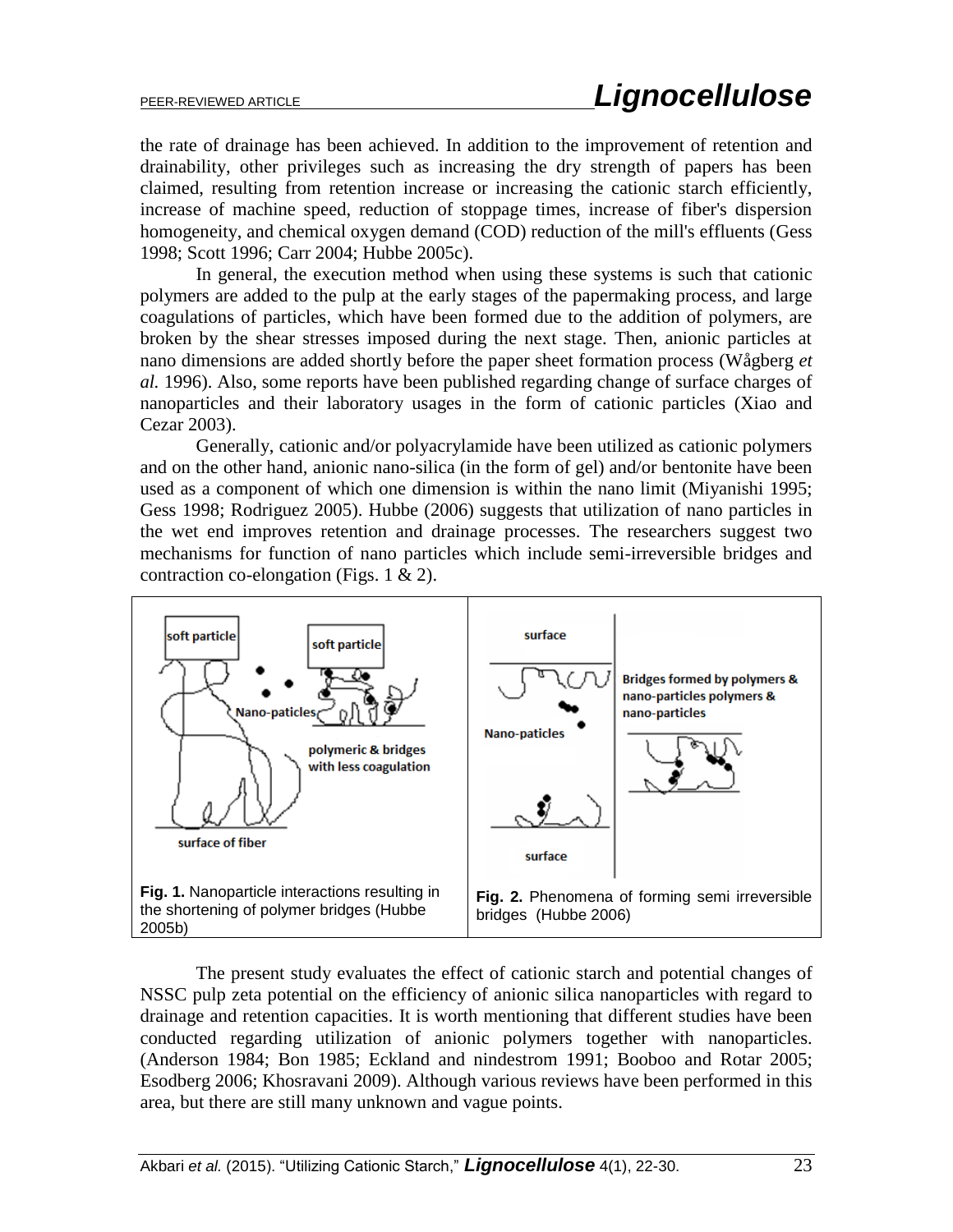## **EXPERIMENTAL**

## **Mixture of 80% NSSC and 20% OCC (The 20/80 Mixture)**

The studied pulp contained 80% NSSC and 20% OCC. The NSSC was prepared from Mazandaran Wood and Paper Industry (MWPI). The OCC paper was cut to small pieces and soaked in water for 24 hours. The pulp with 12% consistency was defibrated at 3000 rpm and up to 300 revolutions to reach the freeness of 430 mL CSF according to TAPPI 227 om-94 method.

Cationic tapioca starch from Siam modified starch Co's in Thailand and with the trade name of Excelcat 160 was used in the present research. This starch contains anionic tertiary amine group and approximately 4 units of cationic amine per each unit of Glucose anhydride.

The cationic starch preparation was carried out by placing a 1% starch solution on an electrical heater and then slowly heating of the solution to 90 $\degree$ C for 30 minutes. After cooking of the starch, it was kept to be cooled down to the room temperature, and then the prepared solution was utilized during the same day for carrying out the related tests. Two levels of starch as 1.8% and 2.4% based on oven-dry weight of pulp were considered for the study.

As the NSSC pulp basically contains large amounts of anionic trash, which can have negative effects on the effectiveness of retention aids, and considering the easy access to aluminum sulphate (alum) at MWPI, it was used as a neutralizer for NSSC pulp anionic trash at the constant level of 1 % based on oven dry weight.

The nano-silica particles with the trade name of NP 440, manufactured by EKA Nobel Company, were obtained in powder form from Advance Agro paper manufacturing mill in Thailand and were prepared in the form of a 15% colorless solution.

This substance contains silica-gel particles with high specific gravity and high anionic charges and the dimensions of about 5 nanometers. For utilizing the nano-silica particles in the present research, a 1% solution of the same was prepared and was then added to the pulp stock at two levels of 1% and 1.7 % based on oven dry weight of pulp.

## **Zeta Potential**

By utilization of zeta potential meter unit (Mutek SZP) which is called "Zeta potential system" (BTG Corp.), the capability of suspension was measured with the consistency of 0.3 to 3 % at different addition levels of starch and nano-silica.

#### **Assessment of Retention in the First Pass and Drainage**

In the dynamic drainage container (DDJ) which is called the "Dynamic Drainage Tester", the efficiency of retention of fine particles (*i.e.* the first-pass retention) and the rate of drainage were evaluated according to the recommended method of pulp and paper laboratory at Finland's Aalto University.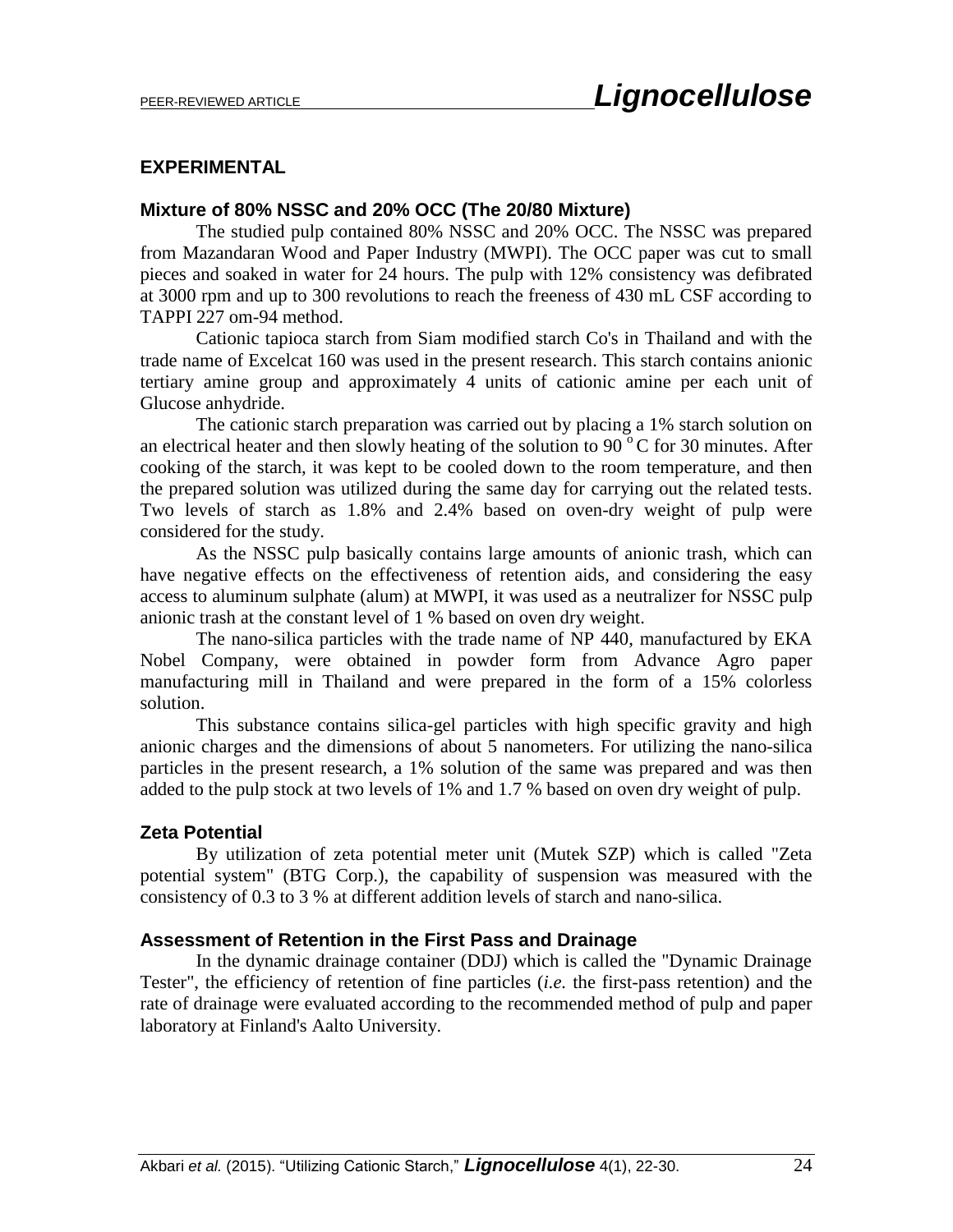## **RESULTS AND DISCUSSION**

#### **The Effect of Cationic Starch and Anionic Nano-silica on Zeta Potential**

The results of utilizing nano-silica at two loading levels of cationic starch as 1.8% and 2.4% are presented in Table 1. In the real wet-end system of paper manufacturing process, considering the high electrical conductivity capabilities of white water and the presence of anionic trash, increasing the zeta potential toward zero are progressed slowly. It is generally believed that retention and discharge capabilities are improved when zeta potential is almost zero, but in cases of using coagulating polymers with high molecular weights, this may not always hold true. In case of long chain polymers, where connections between the adjacent surfaces are made with bridging mechanism, charge neutralization can be of less importance (Hubbe 2005a). Table 2 shows that after adding alum and starch to the system, the zeta potential was changed from -9.3 to -7.1.

The addition of nano-silica particles to the pulp at a constant level of cationic starch causes the zeta potential to become more negative, which is in good agreement with the results of previous literature (Penniman 1993; Makhonin and Miyanishi 1995; Shigeru and Miyanishi 1997). It has been reported that nanoparticles show better efficiency in a system with a little positive charge. This can be achieved by adding cationic polymers prior to the addition of nanoparticles. The system charge will then return to the negative region following the addition of nanoparticles.

**Table 1.** The Effect of Cationic Starch and Nano-silica Particles on Zeta Potential of Mixed NSSC-OCC Pulp

| Zeta potential | Treatments                                                       |   |
|----------------|------------------------------------------------------------------|---|
| $-9.3$         | NSSC (80) + OCC (20)                                             |   |
| $-8.9$         | $NSSC(80) + OCC(20) + ALUM(T3)$                                  |   |
| $-7.1$         | NSSC (80) + OCC (20) + ALUM + STARCH (1.8%)                      |   |
| $-7.6$         | NSSC (80) + OCC (20) + ALUM + STARCH (1.8%) + NANO-SILICA (1%)   |   |
| $-7.7$         | NSSC (80) + OCC (20) + ALUM + STARCH (1.8%) + NANO-SILICA (1.7%) | 5 |
| $-5.7$         | NSSC (80) + OCC (20) + ALUM + STARCH (2.4%)                      | 6 |
| $-5.9$         | NSSC (80) + OCC (20) + ALUM + STARCH (2.4%) + NANO-SILICA (1%)   |   |
| $-6.2$         | NSSC (80) + OCC (20) + ALUM + STARCH (1.8%) + NANO-SILICA (1.7%) | 8 |



**Fig. 3.** The effect of cationic and Nano-silica treatments on zeta potential of the pulp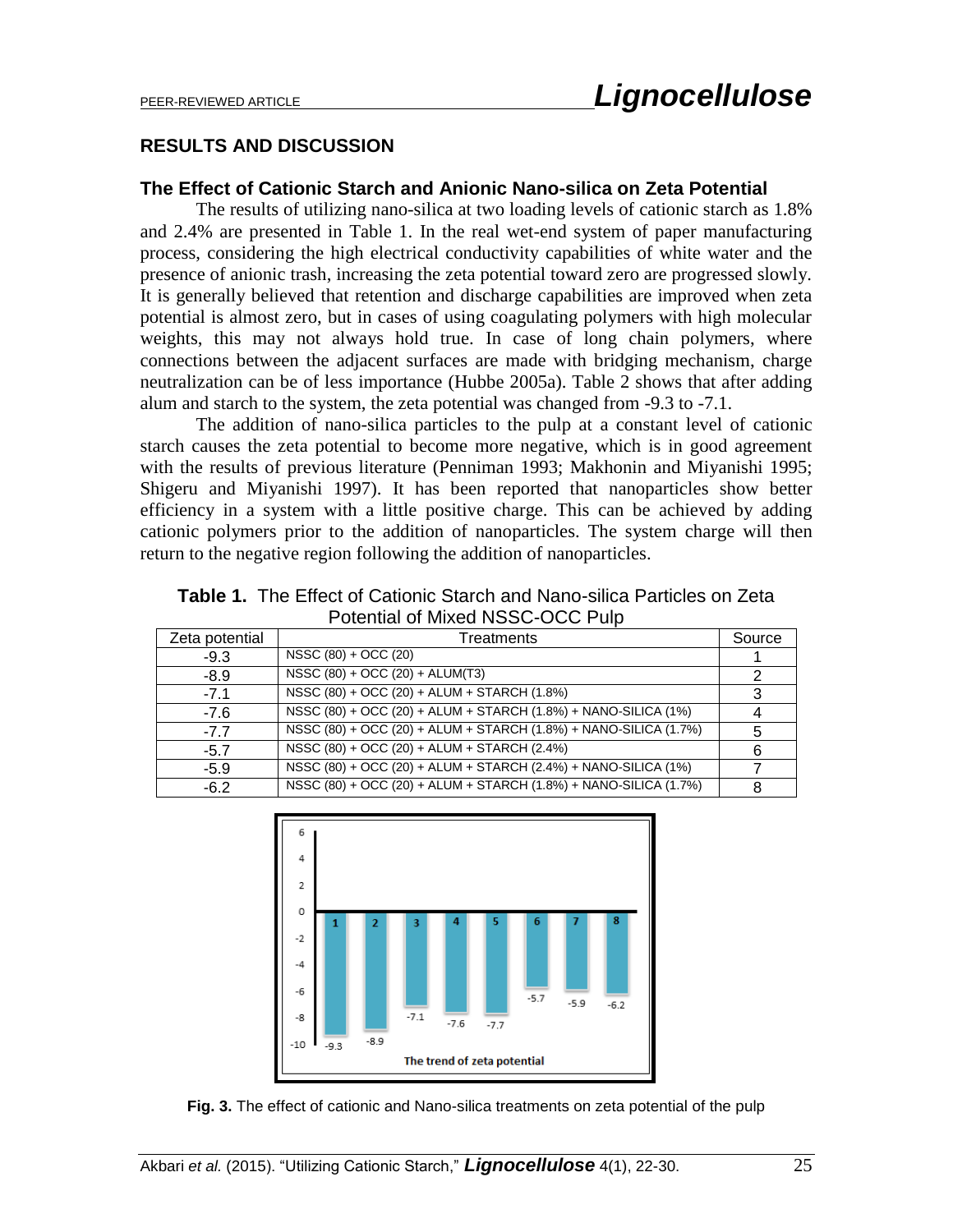#### **First Pass Retention**

Reports indicate that changes of zeta potential of a system from negative to positive is an effective method for utilizing nanoparticles in the wet-end system (Miyanishi 1995; Penniman and Makhonin 1993).

As it is observed in Fig. 2, first pass retention was increased by adding cationic starch at both levels of 1.8% and 2.4%. However, this increase was more evident at the loading level of 2.4% cationic starch. In addition, with the dual system of cationic starch and nano-silica, even more progress in the first pass retention was observed (Table 2).

Silica colloidal particles are small enough to enter the structure of cationic starch and neutralize the starch charges. This phenomenon can collapse the dual electrical layer of silica/starch ion and form a small coagulation.

As such, the soft particles adsorbed by starch molecules will also enter the structure of this collapsed coagulation. As a matter of fact, anionic silica particles provide the possibility of increasing the retention by penetrating into the floc structure and contributing to the possibility of bridging and connecting the soft particles and the fillers that are attached to them. In general, polymers with high molecular weights are adsorbed preferably by the fiber flexible surfaces, such that only a part of their chains lies on the surface and the other parts are in the suspensions which have the form of strings or loops. These stringy parts can create a bridge and connect the soft particles together to form large scattered coagulations. After adding the nanoparticles, some parts of them lie between the separated and broken polymeric strings, providing the possibility of reforming the collapsed bridges, such that by penetrating another part of nanoparticles to the polymers structures, the polymers become compacted. Therefore, smaller coagulations can form. As a result, based on these effects of nanoparticles on the cationic polymer's structure, improvement of retention will be justified.

| Drainage | <b>First Pass retention</b><br>(%) | Treatments                                     |                                                                 |
|----------|------------------------------------|------------------------------------------------|-----------------------------------------------------------------|
| 17.6     | 90                                 | Non-Alum                                       | <b>NSSC (80)</b><br>$\ddot{}$<br>OCC (20)<br>+<br>(1 %)<br>Alum |
| 20.9     | 90.2                               | With Alum                                      |                                                                 |
| 31.3     | 93.5                               | Cationic starch 1.8%                           |                                                                 |
| 29.2     | 93.8                               | Cationic starch 1.8 %<br>+ Nano-silica 1 %     |                                                                 |
| 25.3     | 94.6                               | Nano-silica 1.7 $% +$<br>Cationic starch 1.8 % |                                                                 |
| 32.8     | 95.8                               | Cationic starch 2.4 %                          |                                                                 |
| 44.4     | 96.4                               | Nano-silica 1 % +<br>Cationic starch 2.4 %     |                                                                 |
| 43.4     | 96.3                               | Nano-silica 1.7 %+<br>Cationic starch 2.4 %    |                                                                 |

**Table 2.** Average Values for Retention and Drainage of Different Treatments.

After comparing 1.8% and 2.4% addition levels for the cationic starch, the result confirms the reports of some previous researchers (Bhardwaj *et al.* 2005; Rodriguez 2005) regarding the positive effect of approaching zeta value to zero. If the zeta potential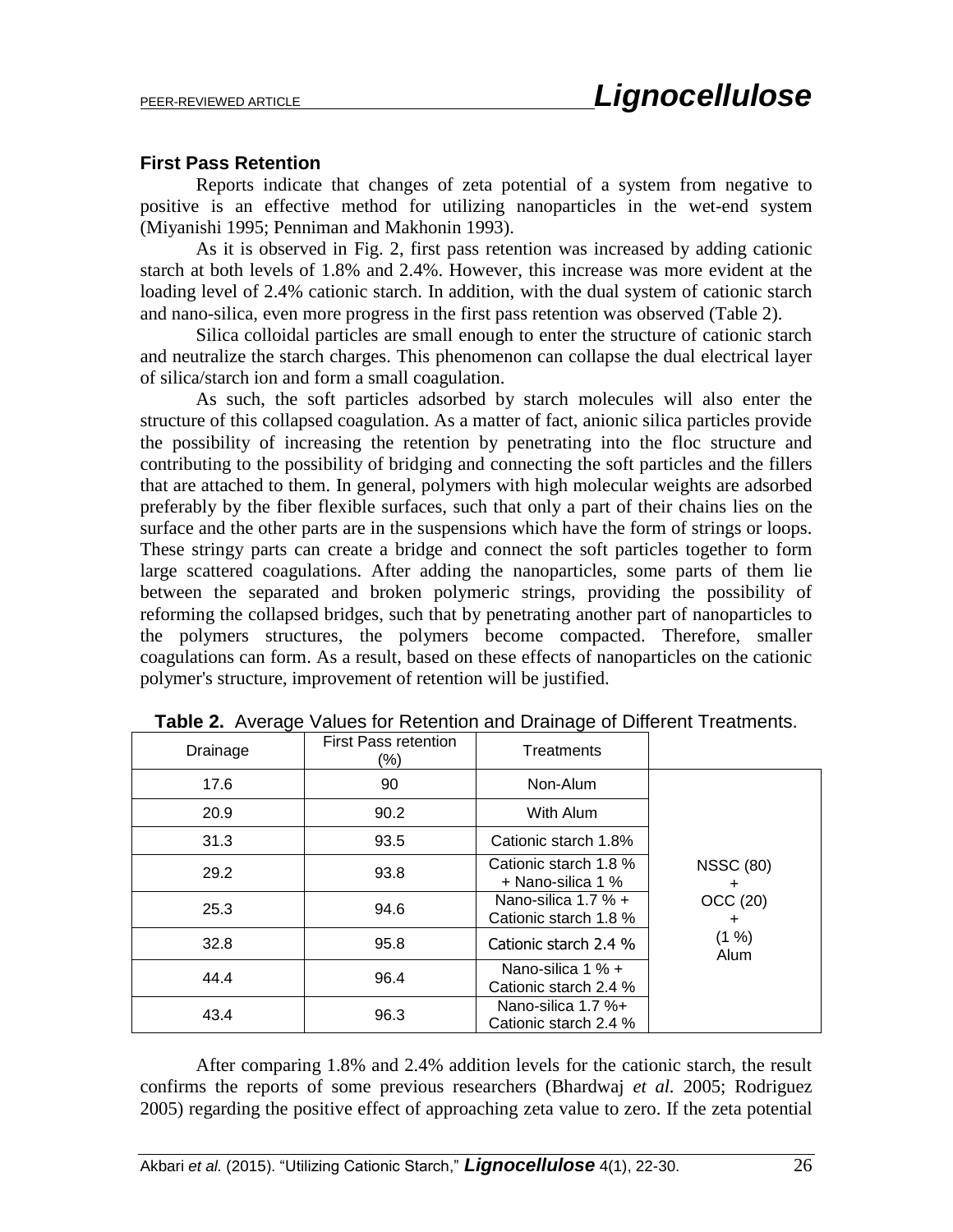is taken into consideration after adding nano-silica, the trend will be descending, whereas the retention will be improved. This observation is contrary to the above mentioned researcher's opinions (Bhardwaj *et al.* 2005; Rodriguez 2005) suggesting that the value of almost zero for the zeta potential is an important factor for better function of retention aids.



**Fig. 2.** The effect of different Nano-silica (N) and cationic starch treatments on the values of zeta potential and the first pass retention.

# **Pulp's Drainage Ability**

As it is observed in Fig. 3, by adding cationic starch to the pulp, the drainage ability was increased. In fact, small and scattered coagulations are formed by the addition of cationic starch, which increase the outlet space. However, adding the constant amount of 1.8% starch together with nano-silica particles decreased pulp's drainage. This may have been a consequence of an insufficient amount of cationic starch in the system. But at the 2.4% addition level of cationic starch, drainage ability increased with the addition of nano-silica. In fact, the effect of nano-silica on drainage ability has been more evident in the treatments containing more cationic starch, which shows the mutual effect between cationic starches and nano-silica. Therefore, the important point about using nano-silica particles together with cationic starch is the necessity of preparing an excess of cationic charge in the system so as to provide the absorption possibility of nano-silica particles to creating fine and hard coagulations and free spaces in the pulp, which improve pulp's drainage ability. The effect of nano-silica particles on drainage ability can be related to the high charge density and its small dimensions.

In other words, after connection of soft particle together and to the fiber by cationic starch, the nano-silica small particles provide the possibility of penetrating into the cationic starch structure. On the other hand, the high charge density of these particles causes contraction and co-elongation of the structures, reducing their ability to keep water. If system's function on the zeta potential is reviewed before adding nano-silica and after adding cationic starch, in comparison between 1.8 and 2.4% loading level of cationic starch, the results confirm the opinions of some researchers (Bhardwaj *et al.* 2005; Rodriguez 2005) regarding the effect of approaching zeta to zero. If we pay attention to the zeta potential of the pulp after adding nano-silica, the trend is descending, but drainage has been improved. This is contrary to the opinions of the previous researchers who believe that approaching zeta potential to zero is an important factor for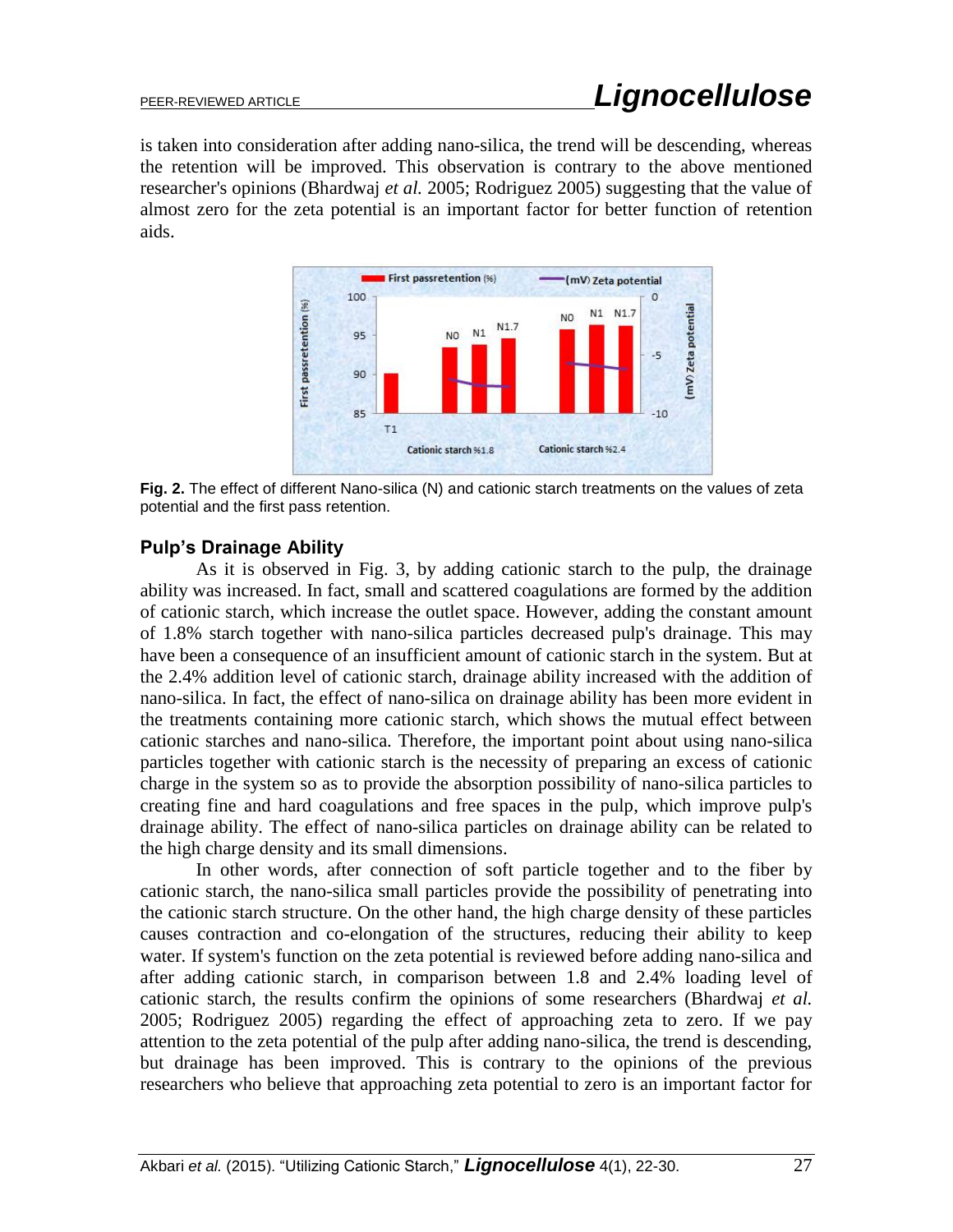better function of chemicals. The reason is the presence of different nature of cationic starch nano-silica system, compared with other additives.

The highest drainage ability was observed in the treatment with 2.4% starch and 1% nano-silica, and the lowest one in the basic treatment without either starch or nanosilica.



**Fig. 3.** The effect of different Nano-silica (N) cationic starch treatments on the values of zeta potential and drainage ability

In the figure, the significance of mutual effect of cationic starch and nano-silica shows the changes in the trend of drainage ability. Addition of 1% nano-silica together with 2.4% starch achieved maximum drainage ability. This point shows that similar to retention, the best function of this system, in terms of drainage ability occurred in a similar ratio of cationic starch to nano-silica.

# **CONCLUSIONS**

In general, cationic starch is a strengthening additive for paper in dry condition and does not have a considerable effect on drainage ability and retention of soft particles and fillers by itself. Although addition of a little amount can slightly improve drainage ability by accumulation and coagulation of particles, addition of higher dosages increases water holding capabilities in the soft particles and reduces drainage ability.

With respect to the effect of cationic starch on pulp retention, zeta potential can be considered as a key factor for determining the suitable dosages of cationic polymers. In another word, considering that cationic starch is mostly adsorbed by the fibers; therefore the anionic wastes and conductive capacity of pulp are higher than cationic starch with higher DS (which has a better adsorption). Hence, because of the mentioned differences in various systems, we cannot find a universal optimum value for cationic starch, but we can use zeta potential as suitable criteria for determining the optimum dosage of cationic starch in the system, such that zeta potential is always less than isoelectric (zero zeta potential) point. The findings of present study indicate that the addition of nano-silica particles to the mixed OCC-NSSC pulp containing cationic starch increases drainage ability and retention. In fact the interactions between cationic starch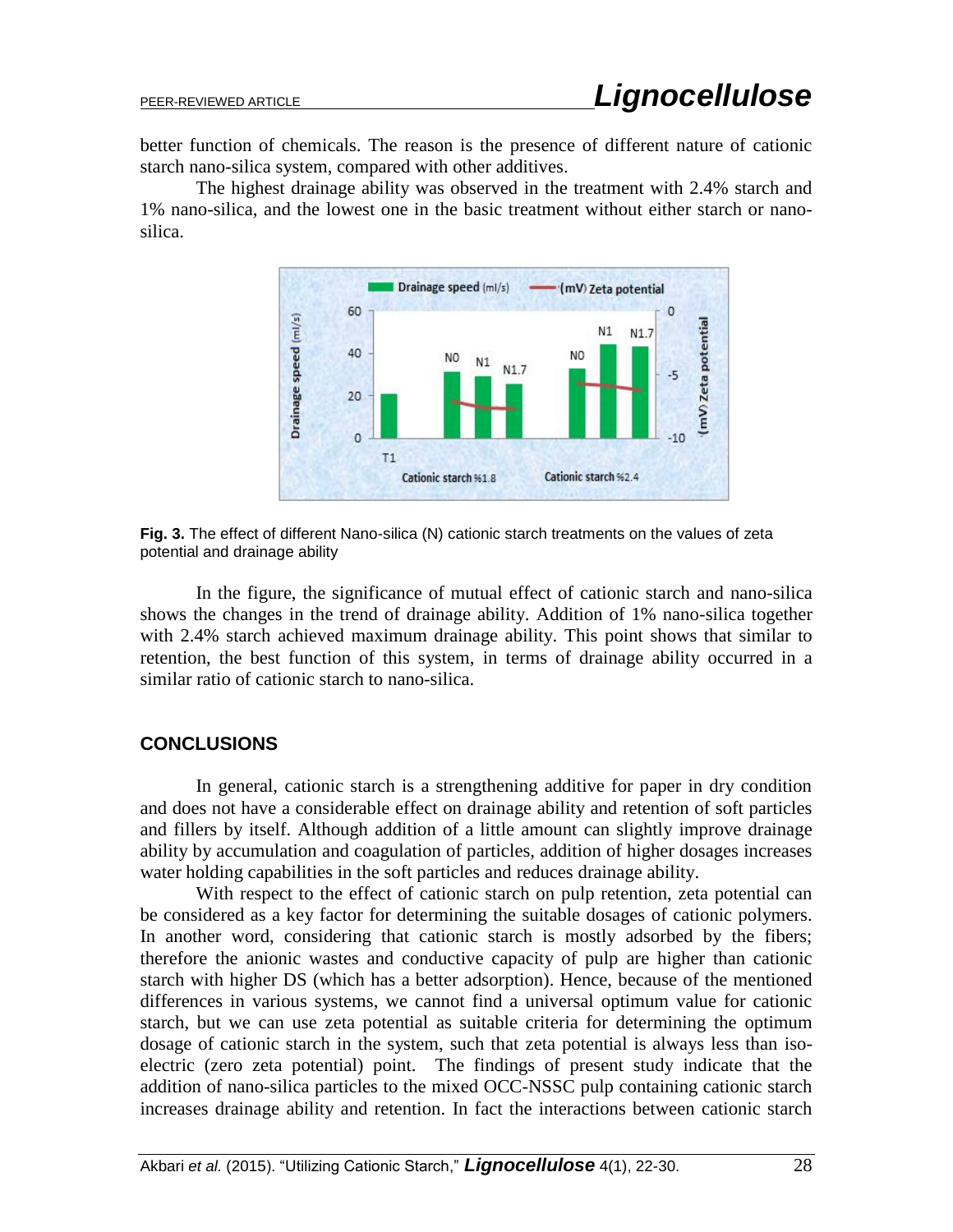and nano-silica and resultant zeta potential changes do not have an easily predictable effect on drainage and retention. Because by adding more nano particles, the retention and discharge capacities increase, while zeta potential deviates from the iso-electric point.

# **REFERENCES CITED**

- Aloi, F. G. and Trksak, R. M. (1998). "Retention in neutral and alkaline papermaking," in: J. M. Gess (ed.), *Retention of Fines and Fillers during Papermaking*, TAPPI Press 61, pp. 80-97.
- Andersson, K. (1984). "Compozil-a multifunctional system of paper chemicals," *Proceedings 1984 SPCI Conference, Stockholm, Sweden, SPCI*, 241-243.
- Bhardwaj, N. K., Kumar, S., and Sajpai, P. K. (2005). "Effect of zeta potential on retention and drainage of secondary fibers," *Colloids and Surfaces A: Physicochem. Eng. Aspects* 260, 245-250.
- Bobu, E., and Rutar, V. (2005). "The effect of formation on paper properties with respect to different aggregation mechanisms," *First Symposium of Paper/Ink Properties and their Relation to Offset Printability*, October 6-7, Madrid, Spain.
- Bown, R. (1985). "Review of methods for increasing filler loadings," *Paper Technology and Industry* 26(6), 289-292.
- Carr, D. S. (2004). "Interaction of nanoparticles chemistry, starch yields better groundwood grade runnability," *Pulp and Paper* 78(2), 34-37.
- Carré, B. (1993). "Starch and alumina/silica based compounds as a microparticle retention aid system-an explanation of the synergisms," *Nord. Pulp Pap. Res. J.* 8(1), 21-26.
- Cracolici, B. (2004). "Effect of shear rate and mixing time on starch/ polyacrylamide gels as retention aid," *Master of Science Thesis, The University of Maine*.
- Eklund, D., and Lindstrom, T. (1991). *Paper Chemistry: An Introduction.* DT Paper Science Publication, Grankulla, Finland, 305p.
- Gess, J. M. (1998). *Retention of Fines and Fillers during Papermaking,* Chapter 5: Retention in Neutral and Alkaline Papermaking, TAPPI Press, Atlanta, Georgia.
- Hubbe, M. A. (2005a). *Emerging Technologies in Wet-End Chemistry,* Chapter 2: Nanotechnology in the Wet End, Pira International Ltd, 91 pp.
- Hubbe, M. A. (2005b). "Microparticle programs for drainage and retention," in: J. M. Rodriguez (ed.), *Micro and Nanoparticles in Papermaking*, TAPPI Press, Atlanta, GA, USA, Ch. 1, 1-36.
- Hubbe, M. A. (2005c). "Nanotechnology in the Wet End," *Ind.* 26(6), 289-292.
- Hubbe, M. A. (2006). "Nanotechnology in Wet End Chemistry," http://pira.atalink.co.uk/articles/pulp/168
- Khosravani, A. (2009). "Investigation on utilizing cationic starch-anionic nano-silica system for application of more filler in fine paper," Ph.D. Thesis, Tehran University, 126 pp. (In Persian).

Lowry, R. (2006). "Nanomaterials and paper," http://www.profitthroughinnovation.com/content/view/108/